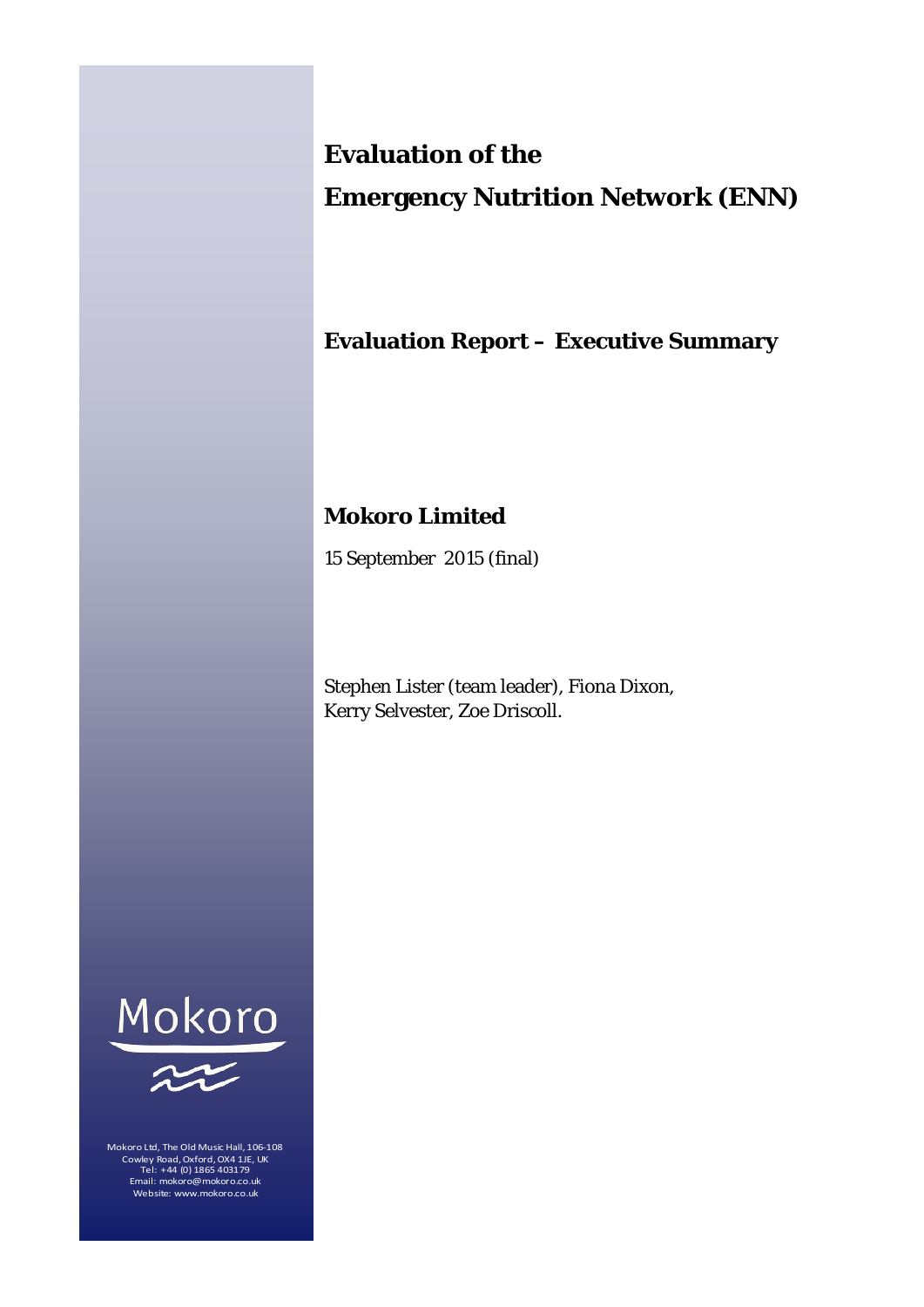#### **Acknowledgements**

We are grateful to all who assisted the evaluation, including the interviewees listed in Annex C, the trustees, technical directors and staff of ENN for answering our queries and providing copious data and documents; also to Susie Prince and Anthea Gordon of Mokoro for internal quality support.

The evaluation team is solely responsible for the opinions expressed in this report and for any errors that remain.

#### **Acronyms and abbreviations**

| <b>CMAM</b>    | Community-based management of acute malnutrition     |
|----------------|------------------------------------------------------|
| en-net         | ENN online forum                                     |
| EQ             | <b>Evaluation Question</b>                           |
| <b>FEX</b>     | <b>Field Exchange</b>                                |
| <b>IFE</b>     | <b>Infant and Young Child Feeding in Emergencies</b> |
| M&E            | <b>Monitoring and Evaluation</b>                     |
| <b>NEX</b>     | <b>Nutrition Exchange</b>                            |
| <b>NGO</b>     | Non-Governmental Organisation                        |
| <b>OFDA</b>    | Office for US Foreign Disaster Assistance            |
| S <sub>O</sub> | <b>Strategic Objective</b>                           |
| TD             | <b>Technical Director</b>                            |
|                |                                                      |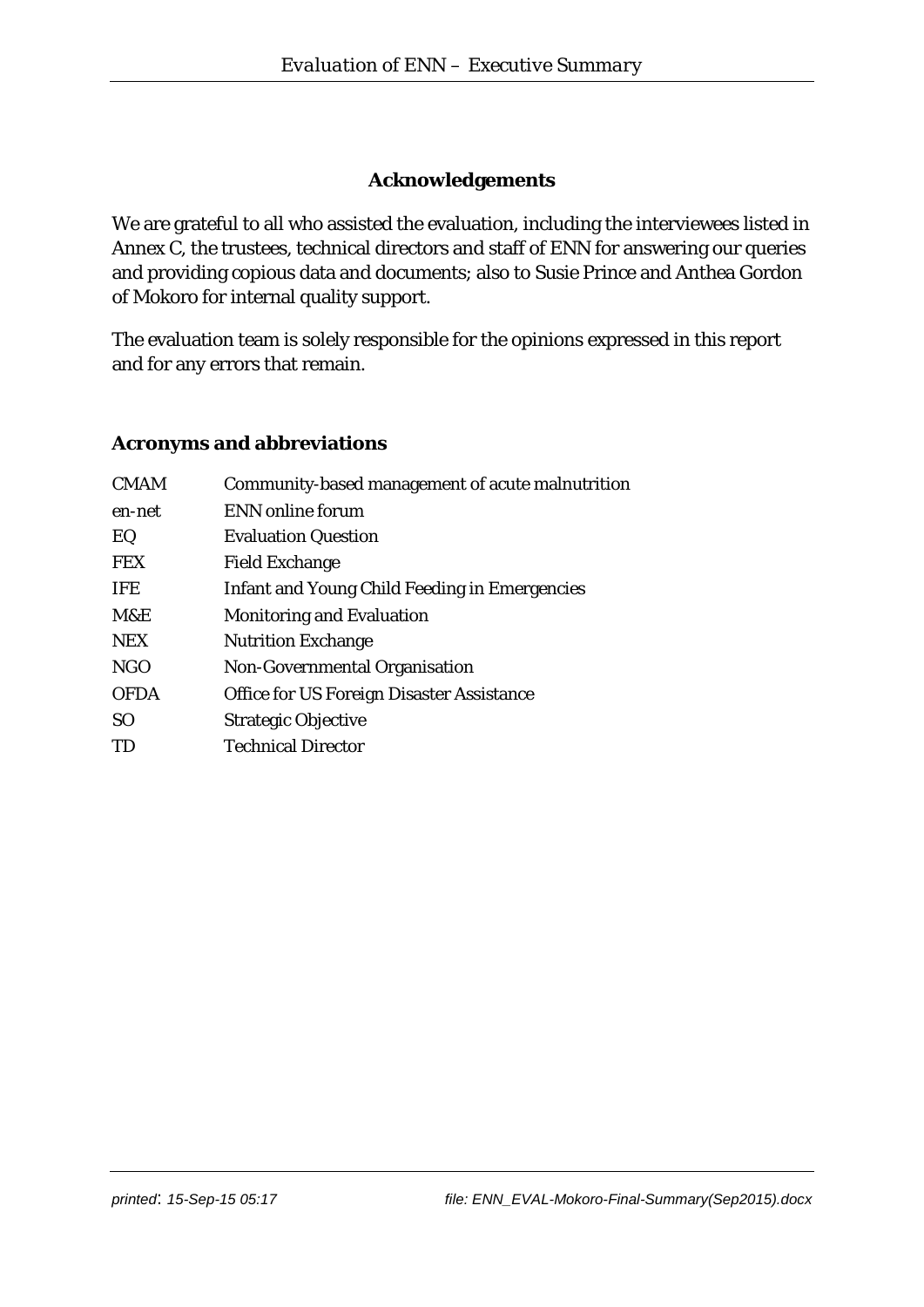# **Executive Summary**

### **Introduction**

### *Background*

S1. This is the report of an independent evaluation of the Emergency Nutrition Network (ENN), undertaken by a team from Mokoro Limited.

S2. The Emergency Nutrition Network (ENN), was set up in 1996 to improve practice and record important lessons experienced in the emergency food and nutrition sectors. ENN produced a publication, Field Exchange (FEX), to act as a forum that would help to fill this gap in knowledge sharing. From its early years ENN was also engaged in supporting interagency collaboration to develop guidance and training for infant feeding in emergencies, a strand of work that still continues. It has since taken up other related themes, and it now also publishes Nutrition Exchange (NEX) and runs an on-line forum (en-net) to support practitioners in emergency nutrition. ENN undertakes reviews and research linked to current nutrition themes, and facilitates various meetings and collaborations.

S3. Originally established in Dublin, ENN moved to the UK where it was registered as a charitable company in 2006. All formal authority within ENN resides with the six Trustees who form its board of directors – four non-executive directors and two executive directors. In practice, ENN has four designated technical directors who make key decisions, both operationally, and on ENN's overall strategy. There has been continuity in ENN's personnel; one of ENN's executive directors is a founder, and the other has worked with ENN since 2001. ENN has operated with a light management structure, supported by a small office in Oxford to meet basic administrative needs. ENN has avoided taking on full-time staff, and so is able to adjust salaries and fees to the ebb and flow of the work it is commissioned to do.

### *Methodology*

S4. The evaluation of ENN was specified as a performance evaluation, balancing a summative assessment of ENN performance over the past 5 years (2010–2015) with formative conclusions to influence ENN strategy and programme design for the coming period. The evaluation included a review of currently available planning and programming documents and also took account of ENN's earlier history.

S5. Evaluation questions addressed ENN's strategy and performance over the past five years, as well as ENN as an organisation. The main evaluation questions were:

- EQ1 What was the quality of ENN's strategy for 2010–2015?
- EQ2 How effective was ENN's strategy? What results has ENN achieved?
- EQ3 How efficient has ENN been in achieving results? Are its results value for money?
- EQ4 What external and internal factors account for ENN's results (or lack of results)?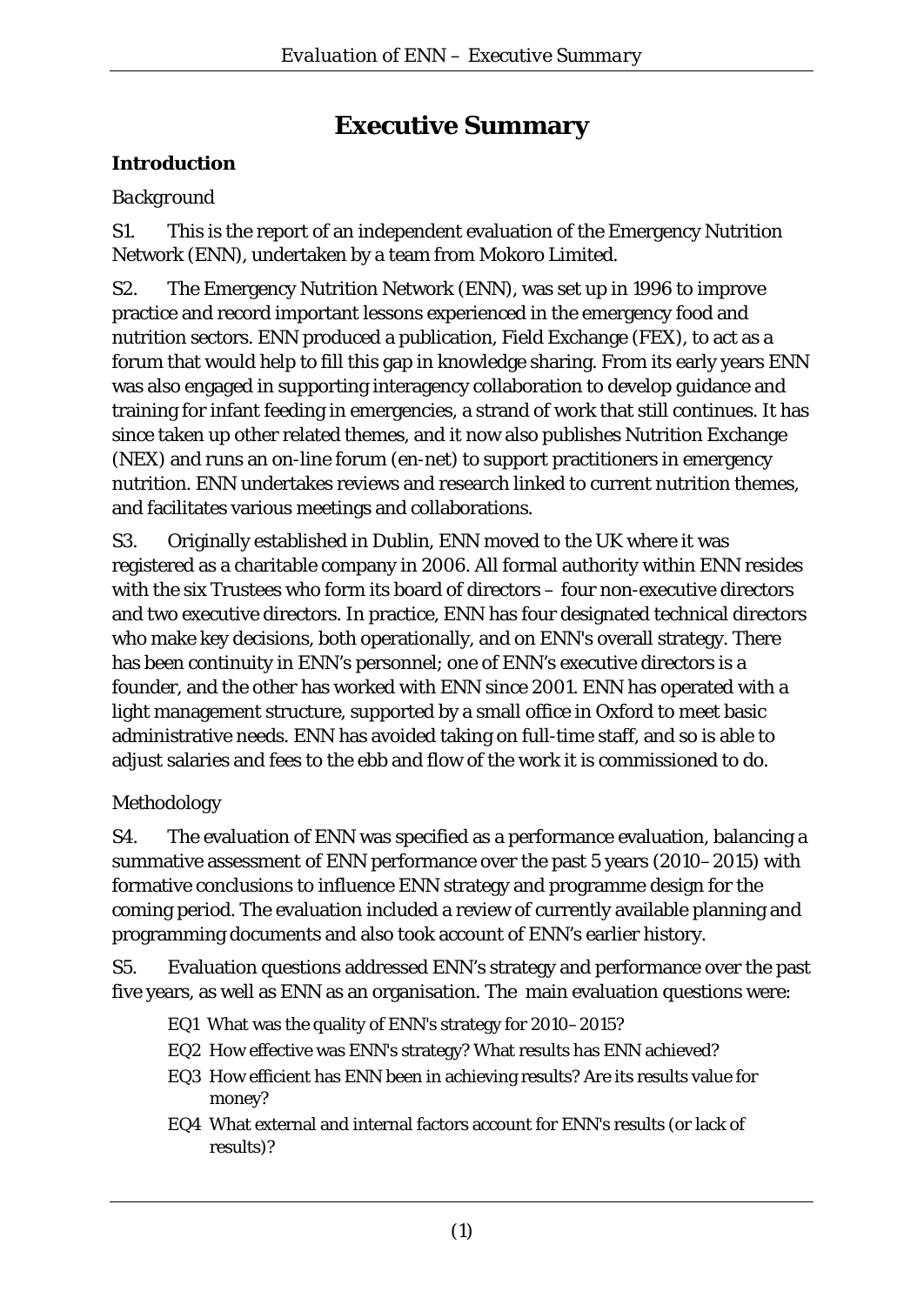EQ5 How sustainable is ENN?

EQ6 What are the key lessons that should inform ENN's future strategy?

S6. The evaluation was limited in resources and duration, and drew as much as possible on secondary materials. These included user surveys for FEX, NEX and ennet, as well as a citation survey, which were all undertaken by ENN in 2015, as well as ENN corporate documents. The team drew on wider material from the nutrition sector, and supplemented the secondary material with systematic interviews; interviewees included ENN principals, staff and associates, ENN clients and other collaborators, and observers of the nutrition sector. The evaluation team adopted a participatory approach and, as a part of this evaluation, facilitated a self-assessment by ENN of its organisational effectiveness.

## **Quality of ENN's Strategy**

S7. ENN's first formal strategy was prepared for the period 2010–2015. Following a mid-term review, a revised strategy document was adopted for the period 2013– 2015. The strategies have served as guidance rather than a rigid work plan.

S8. The basic messages of the two strategy documents are very similar but the revised strategy focuses more on ENN's activities than on the outcomes and impacts they are intended to achieve. It also crystallises a significant broadening of ENN's focus, beyond emergencies , to include situations where there is an ongoing high burden of undernutrition. ENN's Strategic Objectives (SOs) are formulated as follows:

#### **Strategic Objective 1**

To support the identification, dissemination and application of positive developments in nutrition related practice in different contexts through publication, networks and forums.

#### **Strategic Objective 2**

To identify, instigate, implement, publish and disseminate high quality operations research and technical and systems reviews on emerging topics, to help strengthen the evidence base for policy making, resource allocation and programming.

#### **Strategic Objective 3**

To facilitate inter-agency cooperation, discussion and agreement on key technical areas.

#### **Strategic Objective 4**

To continue to engage in global leadership and stewardship related meetings, fora and reviews.

S9. The strategies have enabled ENN to step back from the detail of routine work and consider ENN's overall strategic direction and have also been useful in explaining ENN to other stakeholders. Both versions of the strategy are clearly in line with ENN's underlying purpose and principles.

S10. The evaluation suggests various ways in which future strategies could be strengthened. It would be beneficial to show a strategic orientation towards the needs of the poorest and most vulnerable more explicitly and also to spell out the gender orientations and principles of ENN's work. Neither strategy includes a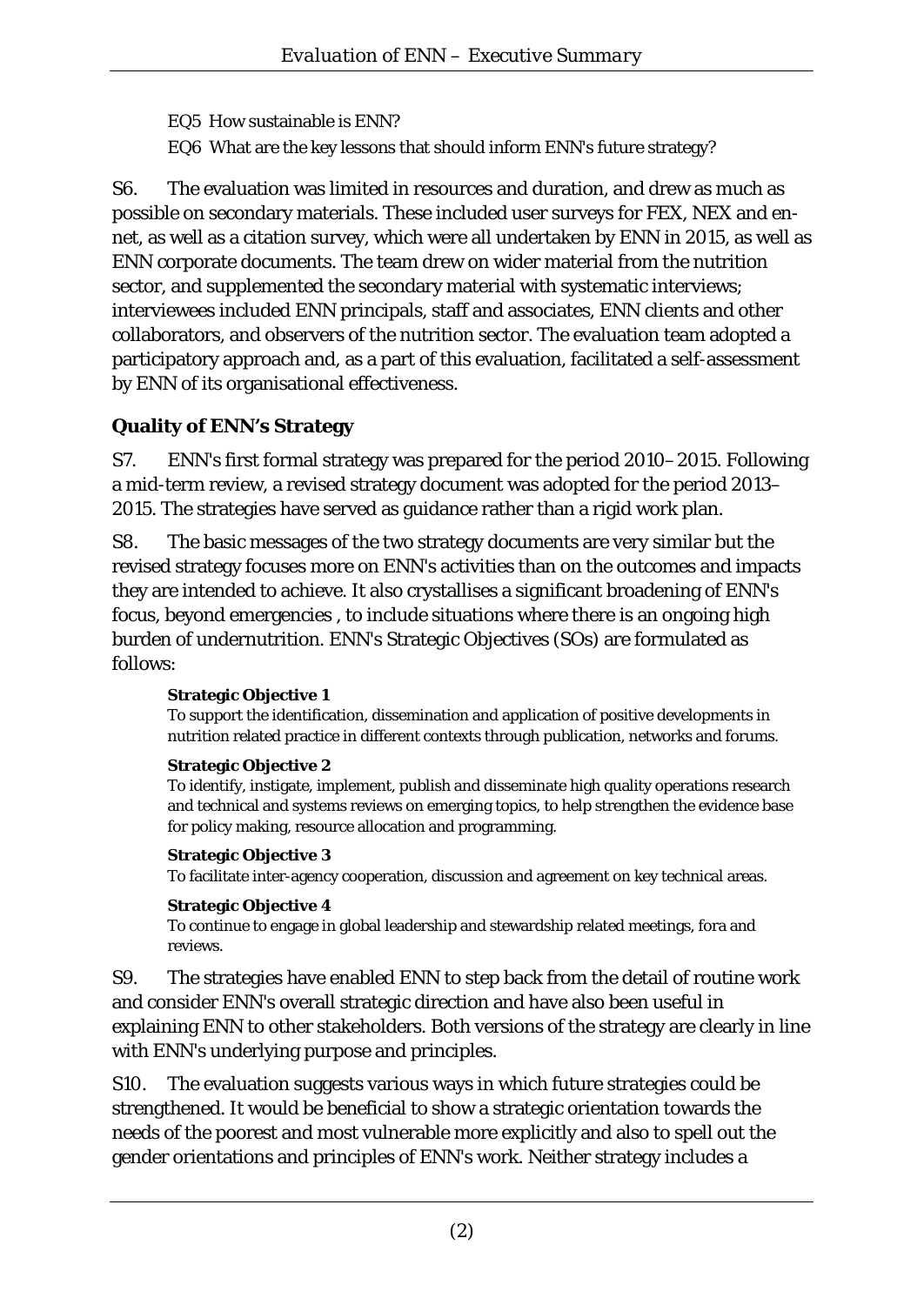funding strategy or sets any financial targets. Budget projections are an important dimension of internal planning and there would be value in publicising ENN's financial planning principles. Further, neither strategy details a theory of change to explain how (and under what assumptions) ENN activities will help lead to desired improvements. Finally, although the revised strategy highlights a commitment to monitoring and evaluation, and both documents include many specific targets, no overall results framework is offered.

# **ENN's performance 2010-2015**

# *Financial performance*

S11. There are wide fluctuations in ENN's annual income – averaging about £0.8m but ranging from a high of £1.12m in 2011/12 to a low of £0.5m in 2013/14. ENN is also heavily dependent on a few donors: more than half of all income over the period was from one donor (OFDA), while the top 3 donors accounted for 84%, and the top 6 donors for 96% of ENN's income. There are similar annual fluctuations in ENN's total expenditure, which are largely personnel costs. Patterns of expenditure and time allocation reflect the structure of ENN's work, where the regular publications (corresponding to SO1) are a fairly stable platform for the rest of ENN's work, and occupy a substantial proportion of staff time. The volume of other work (SOs 2–4) fluctuates much more, with corresponding fluctuations in engagement of associate consultants.

# *Performance against SO1 – FEX, NEX and en-net*

S12. Field Exchange (FEX) continues to be central to ENN's work. ENN's targets for FEX during the evaluation period were to expand distribution, targeting print distribution to readers with poor online access, while also expanding online content and making it easier to search and share. These objectives have been broadly met. User surveys in 2012 and 2015 found high levels of satisfaction, and interviews and documentary evidence also show that FEX continues to be held in high regard. FEX is particularly appreciated as a bridge between fieldwork and peer-reviewed academic publications. There are good reasons to believe FEX has wider effects in terms of influence on thinking and practice, including that interviewees who teach emergency nutrition all reported using ENN materials as teaching resources and that FEX has served as a forum for influential debates, and has helped to disseminate what has become accepted as good practice.

S13. Nutrition Exchange (NEX) was launched as an annual publication in 2011, with French and Arabic a well as English editions; it aims to be more accessible than FEX to national staff. Again, user responses are very positive. Readers believe it has an effect not only on their personal performance but also on the organisations they work for. ENN helps contributors to both FEX and NEX to develop initial ideas into publishable articles. This capacity-development aspect is especially important for NEX which aims to increase contributions from country-level staff.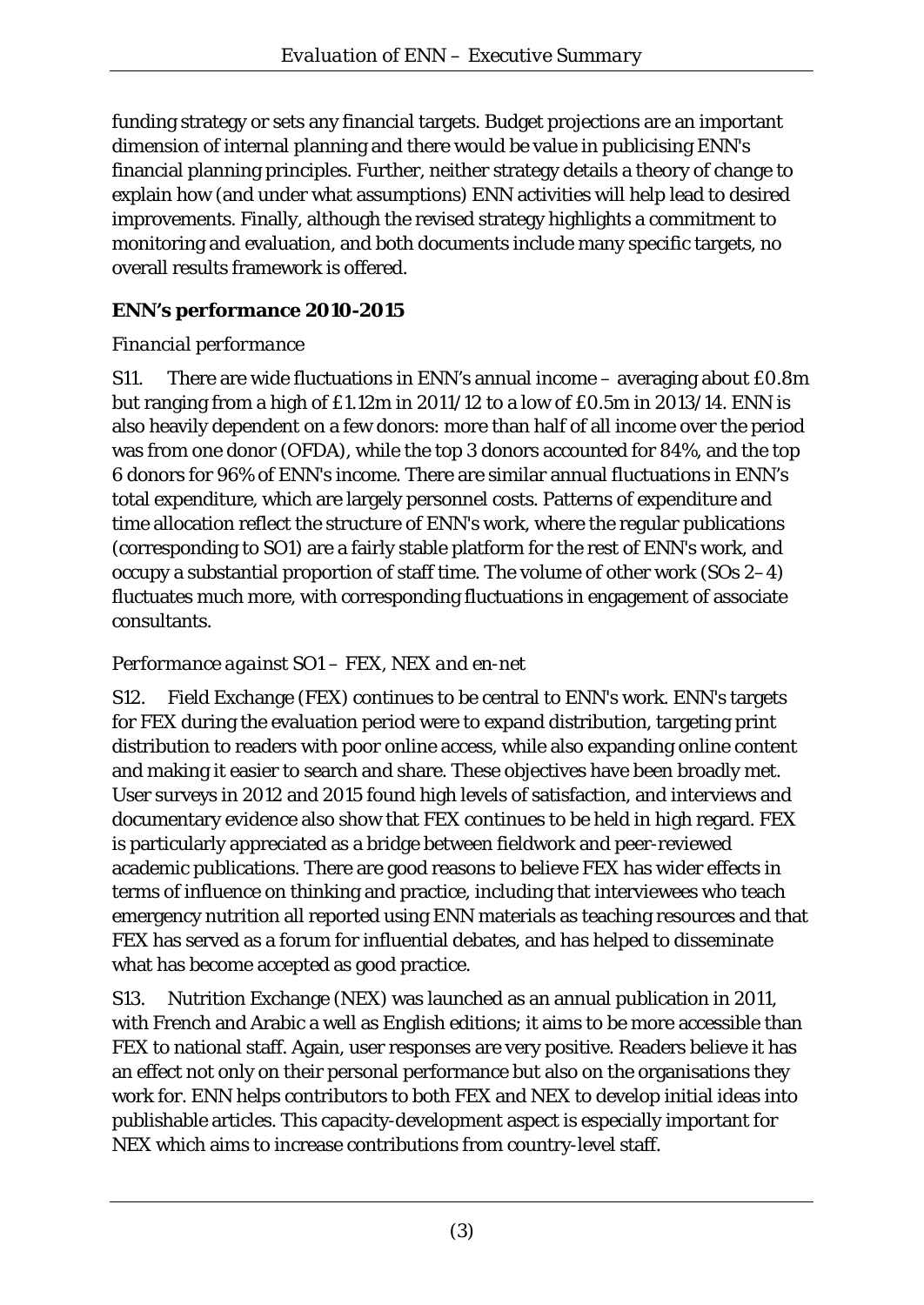S14. En-net was initiated in 2009, but most of its development has been during the evaluation period. It is focused on the same community as NEX and FEX, but has the distinctive aim of providing real time advice to practitioners in the field, drawing on both experts and fellow field workers. The evaluation's assessment is strongly positive. The service has been easy to access and well moderated, striking a good balance between peer exchange of experiences and expert advice consistent with appropriate normative guidance. High usage rates are an indication of the value attached to the service. It has also proved nimble and adaptable (as illustrated by its role in helping to develop nutrition guidelines for persons affected by Ebola).

### *Performance against SO2–SO4*

S15. The boundaries between SO2–SO4 are fluid; all are linked to gaps and issues arising out of work under SO1 (as well as reflecting the focal interests and expertise of ENN's technical directors). ENN has shown impressive consistency in following through some key topics over long periods. For example:

- Infant feeding in emergencies (IFE) has been a continuing theme for ENN. This has involved convening technical groups of subject experts and seeking to develop consensus on research priorities and on emerging good practice.
- ENN has also made a substantial contribution to the development of community management of acute malnutrition (CMAM) as an accepted approach. FEX was a vehicle for early discussions of CMAM approaches; ENN's initial stance was to seek adequate evidence before advocating widespread adoption of CMAM. Having contributed to the aggregation of such evidence, ENN brokered a seminal conference on CMAM; this took place in Addis Ababa and was distinctive in putting governments at the centre of the discussion; the conference was preceded by the collaborative assembly of country-level evidence, and proved remarkably effective in spreading acceptance of CMAM as a credible approach.

S16. ENN has also demonstrated willingness and ability to open up new issues and to make important connections where thinking has tended to be too siloed or insufficiently attentive to evidence. ENN's questioning of assumptions/evidence around supplementary feeding programmes was a valuable contribution that preceded this evaluation period but which continues to resonate; more recently work on wasting and stunting and the nutritional effects of cash programmes, shows a similar ability to pursue important technical issues that may cut across traditional boundaries.

S17. External interviewees' assessments of ENN's work were predominantly very positive. Most interviewees saw ENN as living up to its aspirations of facilitating experience-sharing and promoting evidence-based improvements in the practice of emergency nutrition. Interviewees highlighted the contribution of ENN to making available high quality evidence-based reviews and research on key and emerging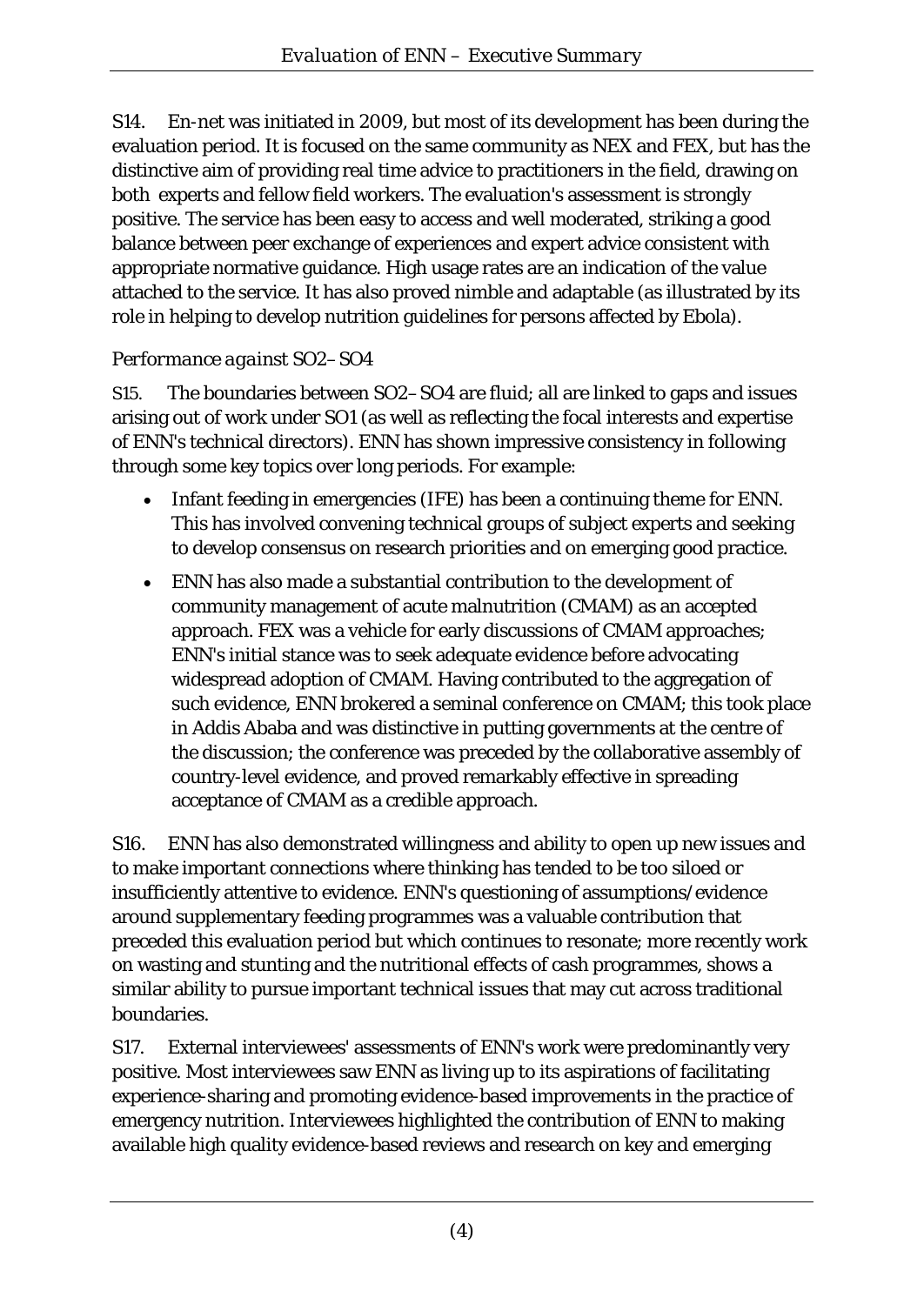questions on nutrition in emergencies, and also their ability to bring field practice to a wider audience of practitioners.

S18. There were also some criticisms: some interviewees felt that ENN has not yet gone far enough in ensuring that southern voices are reflected in the discourse it facilitates; some observers felt that ENN's advocacy for improved international nutrition architecture should be handled more sensitively in order to avoid antagonising key players and perhaps jeopardising ENN's ability to play an honest broker role on technical issues; several strong admirers of ENN are concerned that expanding its remit beyond emergency nutrition carries a risk of diluting the quality of what they see as its continuing core role.

S19. The evaluation's overall assessment is that ENN's body of work in the past five years has been very impressive – both relevant and effective. ENN's work draws on and reinforces the network relationships that began around FEX; in the process ENN (and/or its TDs) have developed strong reputations for the quality of their work, and ability to operate as honest brokers and facilitators; the fact that ENN is not an operational agency (and not unduly beholden to any particular agency) makes such a role easier.

# **ENN's Value for Money**

S20. Assessing "value for money" requires as much attention to the value side of the equation as to analysing costs. Precise measurement of ENN benefits is not practical, as ENN's influence is diffuse and long-term, but the evaluation has found that ENN's work is highly relevant to the improvement of emergency nutrition and that ENN frequently has made a significant difference. The evaluation's value for money analysis therefore focused more narrowly on whether ENN is appropriately set up to manage funds well and minimise the costs of what it does (without sacrificing quality).

S21. ENN's business model allows it to expand services with the use of external consultants and associates without increasing significantly its overheads. A review of salaries in 2009 indicated that the organisation was competitive within the NGO sector (since when there have only been inflation-linked adjustments), and a regular internal review of consultant rates and comparisons with partners and other NGOs in the field allows ENN to control consultant costs. ENN also leverages pro bono inputs from the nutrition community: thus most articles for FEX and NEX are produced free of charge by contributors and there are substantial pro bono inputs also into ennet. ENN has in place the basic financial, budgeting and risk management systems that would be expected for an NGO of its size and has strengthened its accounting and financial systems during the evaluation period.

S22. ENN does not charge individual users for its core knowledge products, as these are public goods, and charging would especially reduce uptake amongst national practitioners. For FEX, the average cost over the 5 year period when calculated per hard copy produced is £11.27 and £6.45 when calculated per hard and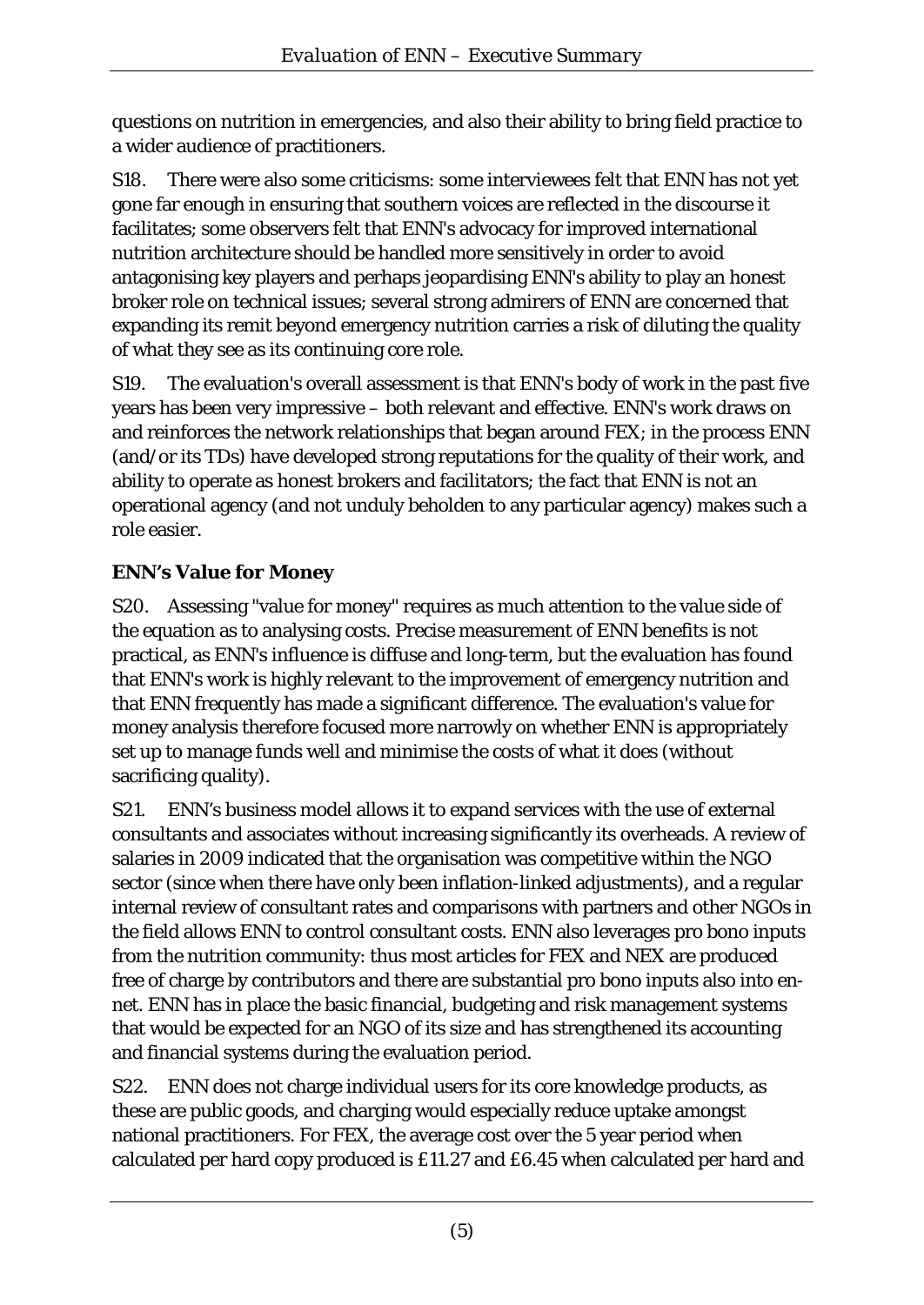soft copy distributed. For NEX, average unit costs over the five-year period are £9.62 calculated per hard copy distributed, and £6.43 for hard and soft copies. Both FEX and NEX have achieved significant economies of scale over their lifetime as distribution has climbed. Annual costs for running en-net averaged £21,148 for the period to 2014/15, which is very modest considering the forum's high profile and effectiveness. The most obvious way to increase ENN's value for money is to (continue to) increase the uptake of its products.

# **Key influences on ENN performance**

S23. ENN's longevity is an indication of adaptability to the continual changes in the international institutional framework for nutrition and advances in the understanding of malnutrition and its treatment, as well as the significant changes in the aid climate. ENN has used its contacts in the field to stay current with nutrition issues and institutional developments. An important part of ENN's adaptation since 2010 has been a broadening of its focus beyond humanitarian contexts.

S24. ENN has adopted an approach that has become more strategic rather than reactive. In parallel there has been an evolution in the organisation's governance and management towards a more formal and professional approach and its administration has been strengthened. ENN's governance arrangements have worked well, with non-executive trustees bringing valuable auxiliary perspectives and providing useful advice and oversight. However, there was no rotation of trustees during the evaluation period, and formal provisions for the involvement of wider stakeholders in ENN's governance have not been activated. M&E has suffered from the fragmented nature of ENN's formal reporting requirements to donors but ENN recognises that further development of M&E is required.

### **Sustainability**

S25. ENN has already demonstrated durability over nearly two decades, and, at the time of the evaluation, prospects for its future work programme were encouraging. ENN's track record and its business model demonstrate both strengths and potential weaknesses from the perspective of future sustainability. A light and informal administrative model becomes less appropriate as ENN's activities become more complex and funders' accountability requirements become more onerous. ENN remains highly dependent on its individual TDs, and on their personal relationships with each other and with ENN's partners and funders. ENN should consider ways of reducing the potential vulnerability that this dependence implies.

S26. Despite efforts to strengthen fund-raising, ENN is increasingly dependent on a small number of donors. This makes ENN more vulnerable to the withdrawal of any one major funder.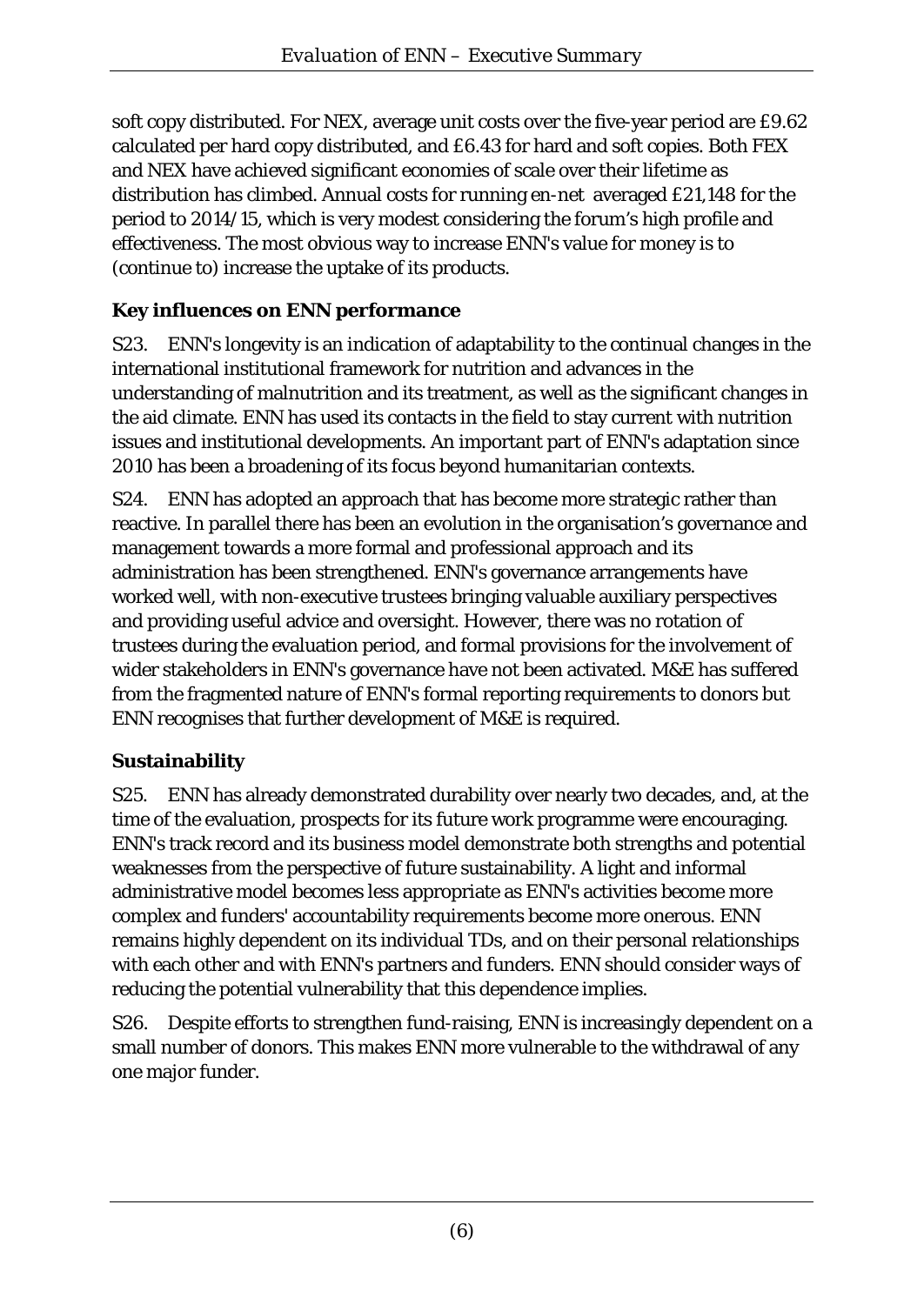### **Lessons and Recommendations**

### *Assessment*

S27. ENN's original idea of providing a forum for sharing field experiences and linking this to related advocacy and learning has proved to have enduring value. During the evaluation period, ENN's core products have been extended to include Nutrition Exchange and en-net, which have consolidated ENN's ability to support nutritionists in the field and promote experience-sharing and the dissemination of evidence-based good practice. ENN has strengthened its professional core from two to four technical directors and has broadened its focus beyond an exclusive concern with emergency contexts. Nevertheless there has been strong continuity in its purpose and modus operandi. ENN's effectiveness depends on the quality of its flagship products and its other work, on the relationships and contacts built up over many years, and on its reputation for neutrality and integrity. Its "social capital" needs careful maintenance.

### *Recommendations*

S28. ENN's first priority should be to maintain and strengthen what it already does well. Field Exchange, en-net and Nutrition Exchange are valuable in themselves but also the essential platform for all of ENN's work. As well as maintaining their quality, there is scope to expand the network of users, with particular attention to reaching more non-international and non-anglophone users.

S29. The 2016–2020 strategy should be strengthened by: including an explicit theory of change, showing how ENN intends to influence nutrition policy and practice and how ENN's various products and activities aim to complement each other in achieving such influence; linking the theory of change to an overall M&E framework which includes appropriate indicators of influence in addition to activity and output indicators; underpinning the strategy with explicit budget and staffing scenarios (including recruitment and staff development plans); including plans for strengthening ENN governance and management; and explicitly stating ENN's gender and equity commitments.

S30. ENN should recruit an operations manager to head its administration, supervise ENN's other administrative staff, and take a major role in fundraising, relationship management and M&E.

S31. ENN can also seek to be as strategic in fundraising as possible by actively seeking to regain recurrent (unrestricted) funding; seeking (more) longer term strategic funding, seeking to tap development as well as emergency funding sources; seeking coordinated strategic relationships with major donors; and seeking to use its own overall M&E framework as the common basis for reporting to, and dialogue with, donors.